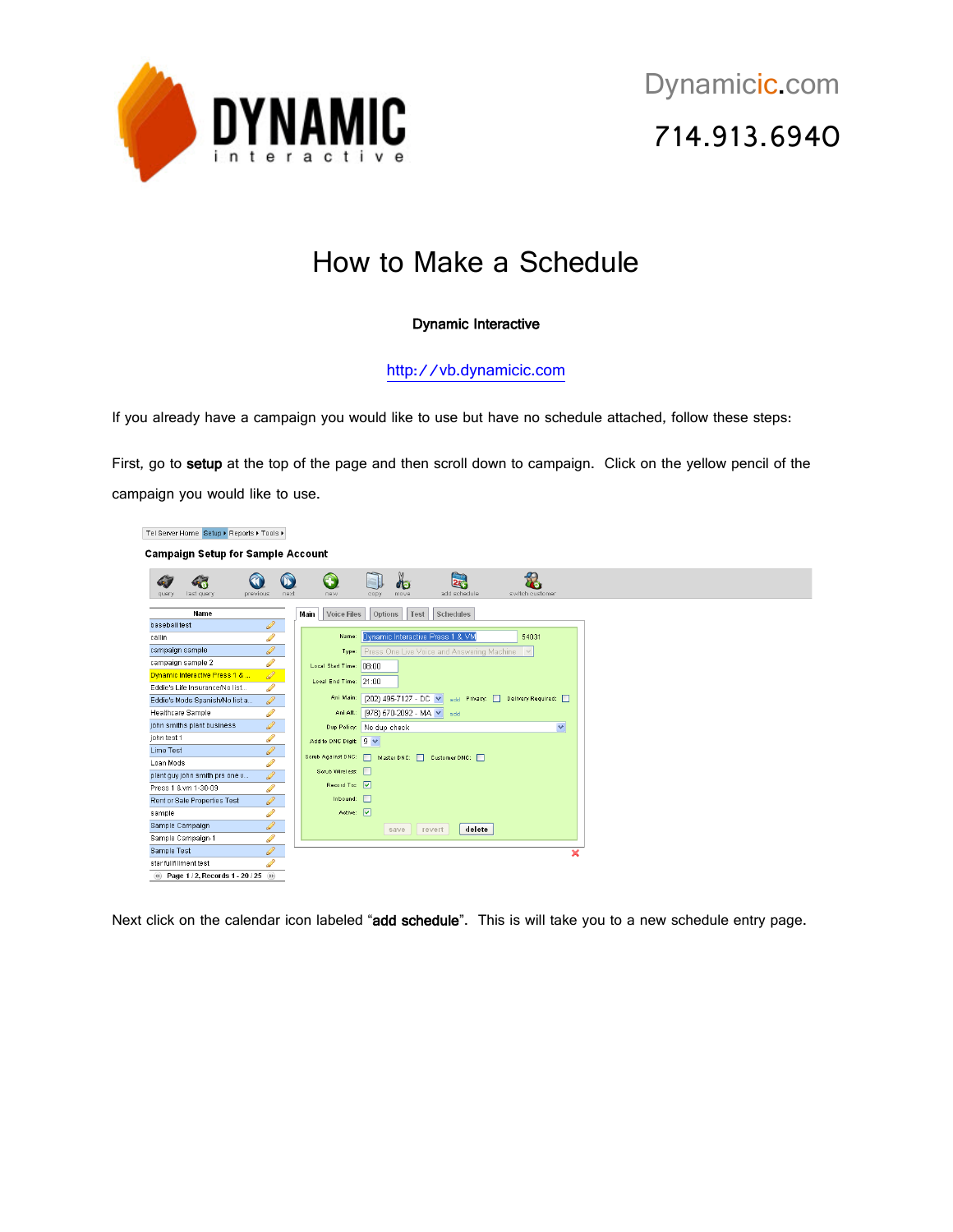

Tel Server Home Setup ▶ Reports ▶ Tools ▶

| $\mathbf{z_8}$<br>lookup | a<br>refresh                          | A<br>previous                                | 1/1     | A<br>next                       | <b>Id</b><br>attach phone list |         | single | l d<br>upload                  | a,<br>copy         | G<br>stats                                      |                  |             |                     |   |  |  |
|--------------------------|---------------------------------------|----------------------------------------------|---------|---------------------------------|--------------------------------|---------|--------|--------------------------------|--------------------|-------------------------------------------------|------------------|-------------|---------------------|---|--|--|
| Schedule                 |                                       |                                              |         |                                 |                                |         |        | <b>Attached Phone Lists</b>    |                    |                                                 |                  |             |                     |   |  |  |
|                          | Schedule Id: 670512                   |                                              |         |                                 |                                |         |        | Id                             |                    | Name                                            | <b>Time Zone</b> | <b>Type</b> | <b>Entries Left</b> |   |  |  |
|                          |                                       | Customer: Sample Account                     |         |                                 |                                |         |        |                                |                    | 959813 dynamic interactive phone list 1.bt MDT  |                  | Ready       | $\overline{1}$      | 6 |  |  |
|                          |                                       | Campaign: Dynamic Interactive Press 1 & VM   |         |                                 |                                |         |        |                                |                    | 959812 dynamic interactive phone list 1.txt PDT |                  | Ready       | 5                   | ã |  |  |
|                          |                                       | Date: 02/06/2009                             |         |                                 |                                |         |        |                                |                    |                                                 |                  |             | 6                   |   |  |  |
|                          |                                       |                                              | Pacific | Mountain Central                |                                | Eastern |        |                                | <b>Dialer View</b> |                                                 |                  |             |                     |   |  |  |
|                          | Start Time (Pacific, 24hr): 09:00 PST |                                              |         | 09:00am 10:00am 11:00am 12:00pm |                                |         |        |                                | Dialer: stopped    |                                                 |                  |             |                     |   |  |  |
|                          | End Time (Pacific, 24hr): 21:00 PST   |                                              |         | 09:00pm 10:00pm 11:00pm 00:00am |                                |         |        |                                | Channels:          |                                                 |                  |             |                     |   |  |  |
|                          |                                       |                                              |         |                                 |                                |         |        | Connected:                     |                    |                                                 |                  |             |                     |   |  |  |
|                          |                                       | Priority: 5 normal v                         |         |                                 |                                |         |        |                                | Routed:            |                                                 |                  |             |                     |   |  |  |
|                          |                                       | Dial Rate Type:   Max Channels per Agent     |         |                                 |                                |         |        | Est. End Time:<br>Information: |                    |                                                 |                  |             |                     |   |  |  |
|                          | Dial Rate Amount: 25                  |                                              |         |                                 |                                |         |        |                                | Warning:           |                                                 |                  |             |                     |   |  |  |
|                          | Agents: 1                             |                                              |         |                                 |                                |         |        |                                | Error:             |                                                 |                  |             |                     |   |  |  |
|                          | Phone# Entries: 100.000               |                                              |         |                                 |                                |         |        |                                | Throttle:          |                                                 |                  |             |                     |   |  |  |
|                          |                                       |                                              |         |                                 |                                |         |        |                                | start              | abort                                           |                  |             |                     |   |  |  |
|                          | Redial:                               | redial once                                  |         | $\checkmark$                    |                                |         |        |                                |                    |                                                 |                  |             |                     |   |  |  |
|                          |                                       | Redial Delay: 30 minutes V                   |         |                                 |                                |         |        |                                |                    |                                                 |                  |             |                     |   |  |  |
|                          |                                       | Redial Filter: 2 Busy 2 No Answer 2 Problems |         |                                 |                                |         |        |                                |                    |                                                 |                  |             |                     |   |  |  |
|                          |                                       | Answering Machine                            |         |                                 |                                |         |        |                                |                    |                                                 |                  |             |                     |   |  |  |
|                          | Repeat: V                             |                                              |         |                                 |                                |         |        |                                |                    |                                                 |                  |             |                     |   |  |  |
|                          |                                       | ■ Monday ■ Tuesday ■ Wednesday               |         |                                 |                                |         |        |                                |                    |                                                 |                  |             |                     |   |  |  |
|                          |                                       | ☑ Thursday ☑ Friday ☑ Saturday □ Sunday      |         |                                 |                                |         |        |                                |                    |                                                 |                  |             |                     |   |  |  |
|                          |                                       | Recalculate Phone# Entries                   |         |                                 |                                |         |        |                                |                    |                                                 |                  |             |                     |   |  |  |
|                          | Active:                               |                                              |         |                                 |                                |         |        |                                |                    |                                                 |                  |             |                     |   |  |  |
|                          | Description:                          |                                              |         |                                 |                                |         |        |                                |                    |                                                 |                  |             |                     |   |  |  |
|                          |                                       | save                                         | revert  | delete                          |                                |         |        |                                |                    |                                                 |                  |             |                     |   |  |  |

First set the start and stop time as the earliest and latest you would ever run the campaign. We do not recommend you setup your campaign to automatically run within these times. Instead the best way is to manually click start and stop to control your campaign. This prevents the campaign from starting automatically when you did not intend it to.

Setting the dial rate type depends on your campaign and your setup. This is how the types work:

- **Max Channels Per Agent** Is the most commonly used setting. It uses the specified amount of lines (Dial Rate Amount) that you set for each available agent. If you set 100 as your "Dial rate amount" and set 3 agents it will dial on 300 lines. When one agent is busy it will reduce to 200.
- **Max channels** Runs a certain amount of lines without changing based on available agents.
- **Finish on time** Will run fast enough to complete the number of "Phone# Entries" before the end time hits.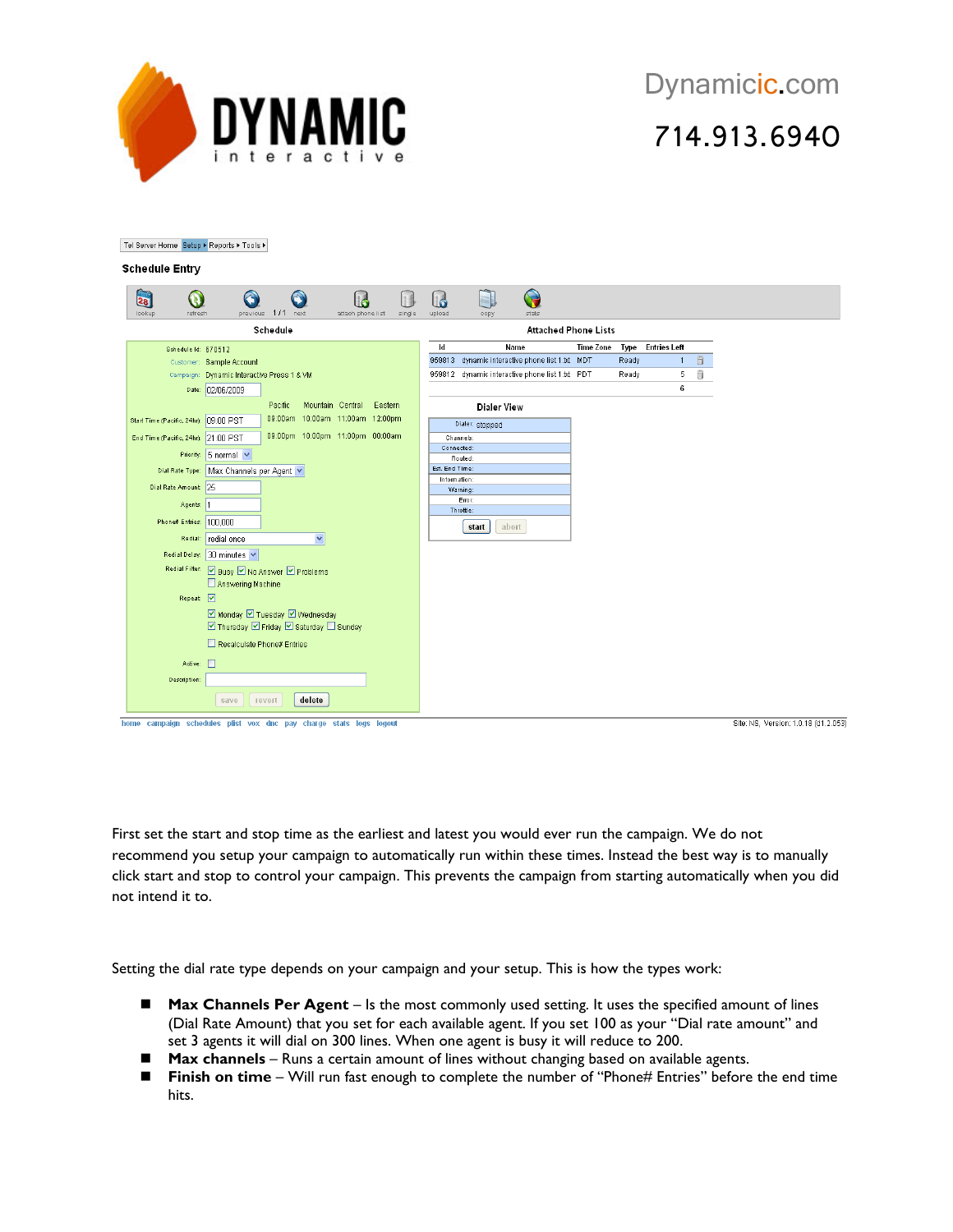

■ **Call Per Hour** – Will run the specified number of calls per hour. Dial rate amount specifies this number. ■ Lives per hour – Will attempt to hit the specified number of live answered calls per hour. Dial rate amount specifies this number.

The **"Dial Rate Amount"** corresponds to your selection above in the Dial rate type. It indicates either the number of phone lines (channels) to be used at one time or calls per hour.

**"Agents"** is how many reps you have available to take calls. Once the number of active press 1 calls equals the number of agents the dialer will stop calling. If you don't want the dialer to stop dialing set the dial rate type at "Max Channels".

**"Phone# Entries"** is the maximum number of dials the campaign can dial today.

UNCHECK the **ACTIVE** option!! This is very important because if you don't uncheck it your campaign will start right away. Active means the campaign will automatically start and stop at the times you entered in.

Check the **"repeat"** option and select the days you wish for the campaign to be available to run.

Next, and before you save your settings you need to attach your phone list for this campaign.